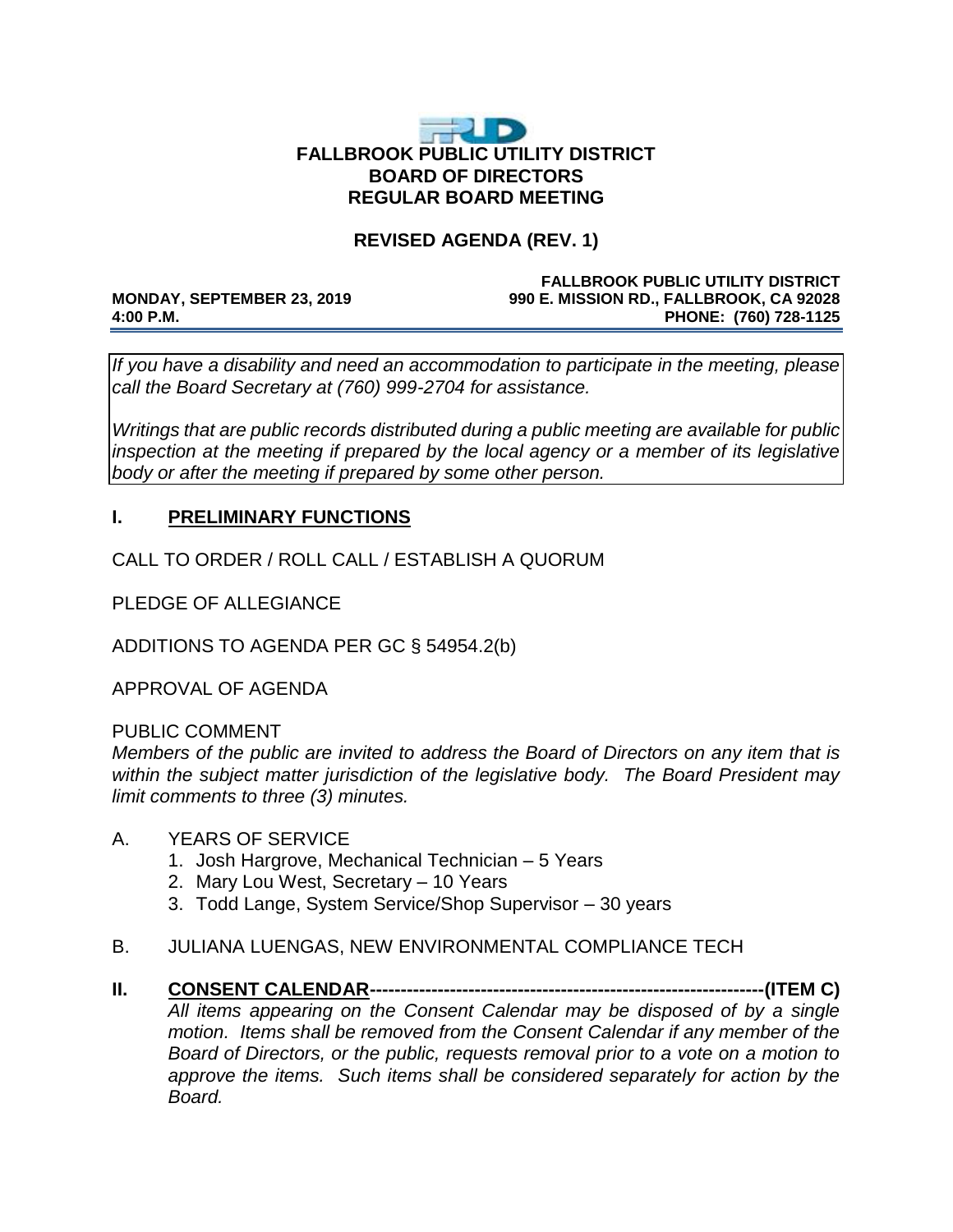### C. CONSIDER APPROVAL OF MINUTES 1. August 26, 2019 Regular Meeting

*Recommendation: The Board approve the minutes of the aforementioned meeting of the Board of Directors of the Fallbrook Public Utility District.* 

# **III. INFORMATION---------------------------------------------------------------------------(ITEM D)**

# D. COMMEMORATION OF 75 YEARS OF WATER DELIVERIES TO SAN DIEGO

*Presented by: Denise Vedder of the San Diego County Water Authority*

- **IV. ACTION / DISCUSSION CALENDAR ---------------------------------------(ITEMS E–G)**
- E. CONSIDER BOARD STANDING COMMITTEE MEETING PRACTICES

*Recommendation: Staff supports Board direction.* 

F. CONSIDER PROPOSED CHANGES TO SECRETARY JOB TITLE AND JOB DESCRIPTION; RESOLUTION NO. 4891

*Recommendation: That the Board adopt Resolution No. 4891 amending Article 11 of the Administrative Code to approve the changes to the position title and job description.* 

G. CONSIDER SECOND AMENDMENT TO GENERAL MANAGER EMPLOYMENT AGREEMENT WITH JACK BEBEE

*Recommendation: That the Second Amendment to the Employment Agreement for General Manager Jack Bebee be approved effective September 23, 2019.* 

- **V. ORAL/WRITTEN REPORTS-----------------------------------------------------(ITEMS 1–8)** 
	- 1. General Counsel
	- 2. SDCWA Representative Report
	- 3. General Manager
		- a. Engineering and Operations Report
	- 4. Assistant General Manager/Chief Financial Officer
		- a. Treasurer's Report
		- b. Budget Status Report
		- c. Warrant List
	- 5. Public Affairs Specialist
	- 6. Notice of Approval of Per Diem for Meetings Attended
		- a. Notification of Approval for Directors to Meet with the Board President to Discuss District Business
	- 7. Director Comments/Reports on Meetings Attended